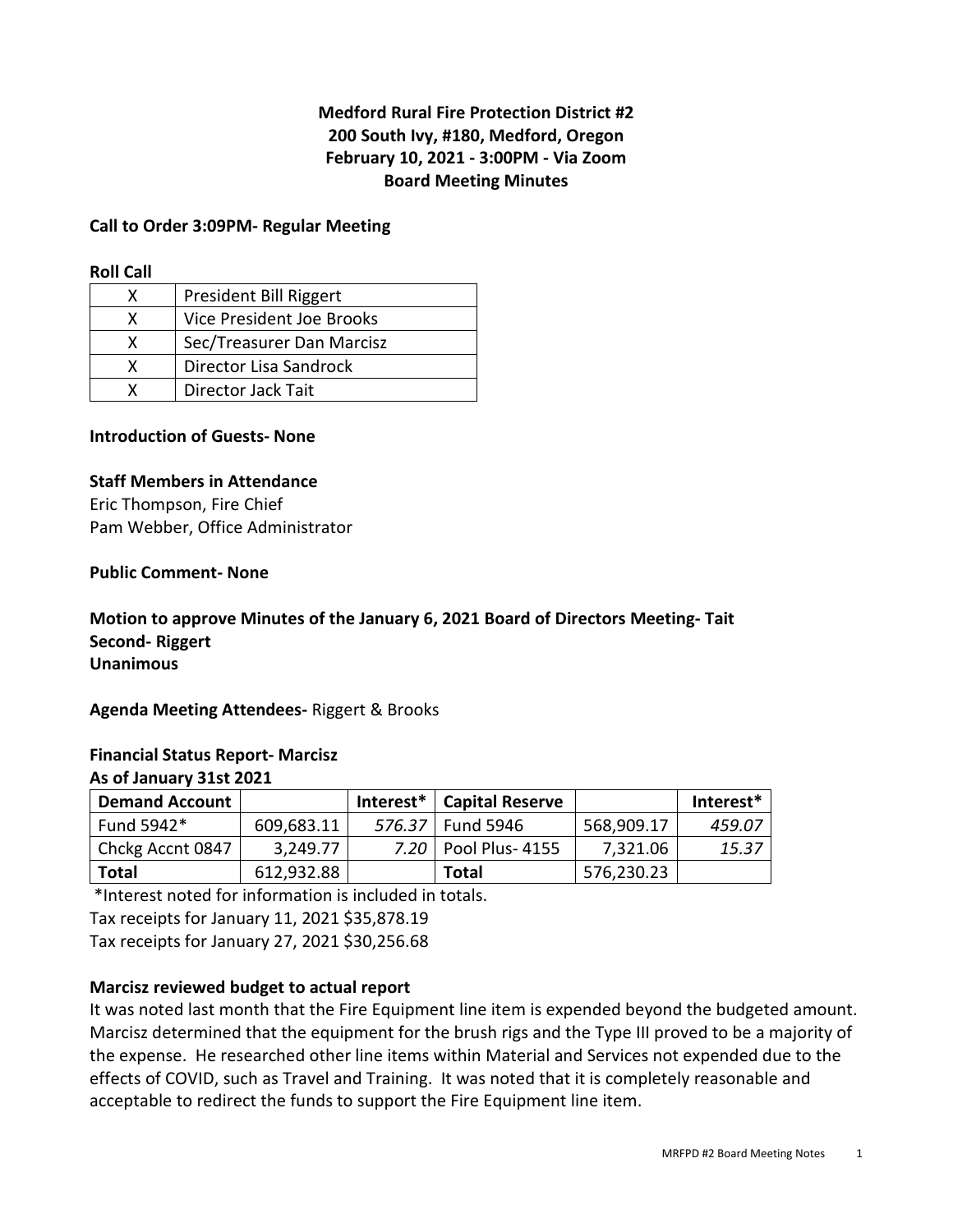Marcisz proposed transferring funds from Board Development, Travel & Training and the Newsletter (the Fall newsletter cancelled due to Almeda fire) line item. This will support the Fire Equipment line item with an additional \$20,500 as needed. Chief agreed that this is a good solution.

**Motion to transfer funds within Material & Services, \$3,000 from Board Development (Line item-5009), \$14,500 from Travel and Training (Line item 5195) and \$3,000 for Newsletter (Line item 5150) for a total of \$20,500 to support the Firefighting Equipment line item- Brooks Second- Sandrock Motion carried- Unanimous** 

#### **Marcisz presented expenses**

| PO#1840 Cascade Fire- Brush rig equipment | 116.00   | 1-5170 |
|-------------------------------------------|----------|--------|
| PO#1841 OFDDA Membership Renewal          | 1,250.00 | 1-5050 |
| PO#1842- Brenda Morris Bookkeeping        | 209.75丨  | 1-5023 |
| Secretary/Treasurer Stipend               | 750.00   | 1-5180 |
| <b>Total</b>                              | 2,325.75 |        |

#### **Motion to pay \$2,325.75 in presented expenses- Sandrock Second- Tait Motion carried- Unanimous**

#### **Correspondence**

- Marcisz reminded the group that there are copies of the FY June 30, 2020 audit available at Fire HQ. Sandrock and Tait will call 541-774-2300 to notify Pam when they arrive to pick up their copies.
- Marcisz asked if board members are utilizing the Best Buy maintenance contract. He received an email notification for automatic renewal in the amount of \$199.00. The group discussed the matter and decided that since they are purchasing upgraded computers, the maintenance agreement is not necessary at this time. Marcisz will decline the renewal.

# **Item not on the agenda- Updating the Board Computers**.

There was a discussion regarding the purchase of new board member computers. The last time laptop computers were purchased (2015), the board spent approx. \$3,200 to obtain four. Brooks will check with local vendors to see what is available and obtain a quote. Sandrock experienced operating issues with her current computer and requested an upgrade.

#### **New Business**

# **Preparing for monthly board meetings (Notifications & Participation)- Marcisz**

Marcisz would like to see an improvement in preparation for the monthly board meetings. With COVID, the information and meetings are more challenging. Marcisz encouraged better communication and getting information to one another, yet keep in mind Public Meeting laws.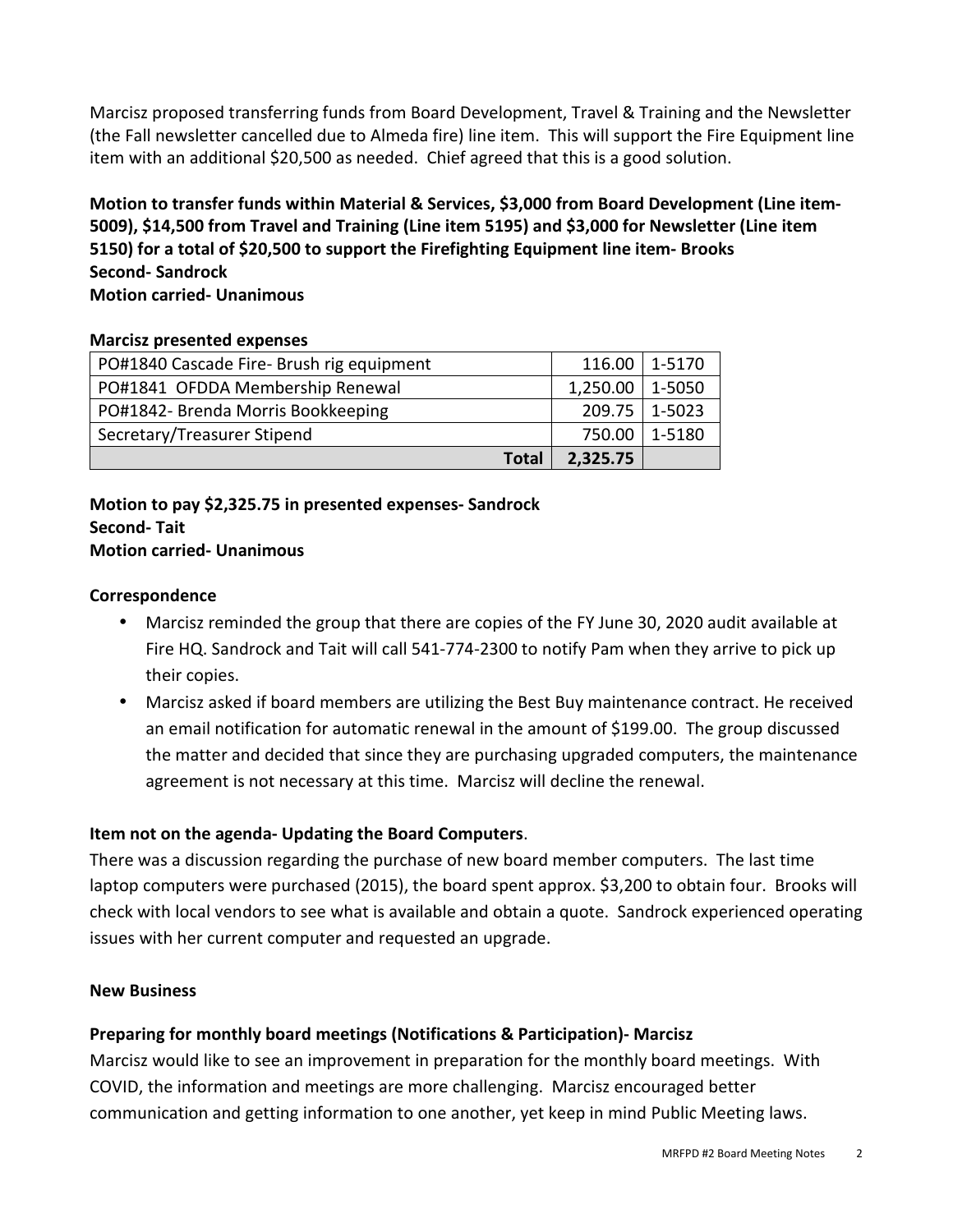Marcisz proposed that all information be distributed shortly after the agenda meeting. He suggested Dropbox. Sandrock is concerned about security, while Tait noted that all District meeting documents are public information, so security should not be an issue.

#### **Old Business**

#### **Donation Details- Sandrock**

Lisa drafted and proposed a policy for the purpose of the District accepting donations. There were several suggestions to clarify the policy. There will be some research to determine if there is language needed for supplemental budget. The policy review was recognized as the first reading and there will be a second reading in March.

#### **Explanation for increased pumper proposal- Thompson**

Thompson compared a proposal from February 2020 to December 2020. The difference is \$1,970. Chief explained that there were several adjustment made to the pumper build and a change in the prepayment discount. The final price for the pumper including pre-payment discounts is \$785,672.00. Chief noted several other changes that will create a savings. The purchase will not exceed \$800,000.

#### **Audit Charges- Riggert**

Riggert- Noted an annual increase in audit service charges. He attempted to call the auditor to encourage them to waive the annual increase. He noted that once you have the foundation of an audit report set, it is not difficult create a new report each year. Therefore, he does not feel the increase is justified. Riggert did not receive a return call and will report next month.

#### **Fire Chief's Report- Thompson**

Chief informed the board members that Aaron Ott, Emergency Management Coordinator is researching and seeking a potential grant to recapture anticipated \$180,000 revenue loss following the Almeda fire. The funding source is the State of Oregon Wildland Fire recovery efforts. Chief will give an update at the March meeting.

#### **Newsletter- Webber**

The annual Spring newsletter will be mailed by 2/24/21 in order for the enclosed Burn Permit to reach district patrons by March  $1<sup>st</sup>$ . Webber requested permission to obtain payment midmonth if requested by the printer to reimburse for postage. The amount is pending at this time.

# **Motion to issue payment for newsletter postage in an amount not to exceed \$1,500- Marcisz Second- Sandrock Motion carried- Unanimous**